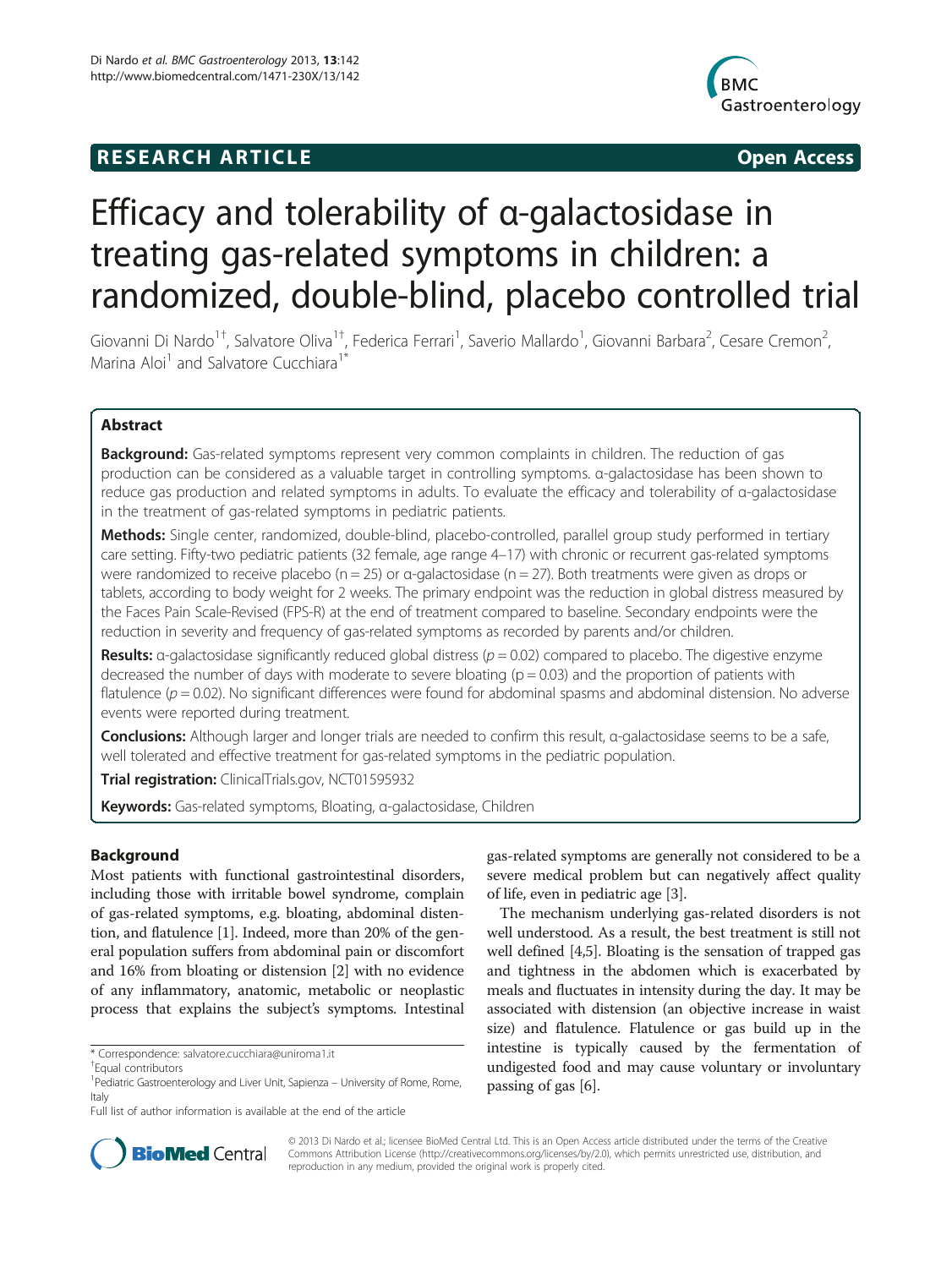Therefore, agents that decrease the amount of gas in the intestine may represent an effective therapeutic strategy for the management of gas-related symptoms when their cause depends, at least in part, on gas hyper-production.

There are different strategies that may reduce intestinal gas. Current approaches are based on dietary changes and life-style factors; administration of simethicone; activated charcoal and probiotics [[7-12](#page-6-0)]. However in most cases results are unsatisfactory.

The food enzyme,  $\alpha$ -galactosidase, derived from Asper gillus niger mold, acts in the gastrointestinal tract by breaking down specific non-absorbable oligosaccharides before they are metabolized by colonic bacteria [[13](#page-6-0)]. As a result, this agent may be useful to reduce the amount of fermentable substrates in the colon and prevent the overproduction of gas associated with meals. Obviously the same effect could be obtained by selecting foods which do not contain those specific non-absorbable oligosaccharides. However this selection is not easy and may lead to the elimination of healthy food (cereals, legumes and vegetables).

There are some data supporting the efficacy of α-galactosidase in reducing breath hydrogen (a measure of intestinal gas production) and in preventing gas formation in the colon and related disturbances [[14,15](#page-6-0)]. However, the studies are available only in adult populations.

The aim of this study was to evaluate the efficacy and tolerability of α-galactosidase in pediatric patients with predominant gas-related symptoms.

## **Methods**

This was a single center, randomized, double blind, placebo-controlled, parallel group study performed in tertiary care setting. Fifty two pediatric out patients (32 female) with gas-related disturbances at least once per week over the last 12 weeks, were included in the study.

Exclusion criteria were: 1) any suspected episodes of hypersensitivity/allergy; 2) any chronic organic disorders, as assessed by full clinical history and examination, and supported by normal results of initial limited laboratory investigation including complete blood cell count, erythrocyte sedimentation rate, C-reactive protein, blood glucose, amylase and lipase, tissue transglutaminase antibodies with total serum IgA; 3) inability of the parent to comprehend the full nature and purpose of the study and unwillingness to co-operate with the Investigator; 4) patients who have used any drug affecting GI motility or intestinal microbiota during the previous 4 weeks.

According to previous pediatric studies about functional gastrointestinal disorders that included subjects with at least 8 years of age, we divided the study population into  $<8$  and  $>8$  years [\[16,17](#page-6-0)].

Each potentially eligible patient was invited to discuss the study in detail. Figure 1 shows the patient flow.



After informed consent, eligible patients entered a baseline period of 1 week during which they recorded data on a daily basis in a questionnaire/diary provided at study entry by the physician. At the end of the baseline period, patients returned to the centre where they were randomized in a double-blinded fashion to receive placebo  $(n = 25)$ or α-galactosidase (n = 27) (Sinaire, Promefarm) according to a computer-generated random allocation. The dose was provided by the manufacturer in the investigator brochure and is proportional to the adult dose based on body weight class. Both treatments were given as drops or tablets according to body weight: 4 or 8 drops were administered to children with body weight lower than 20 kg and to children with body weight between 20 and 40 kg, respectively. One tablet was administered to children with body weight over 40 kg. The treatment was administered at the beginning of each meal 3 times a day for 2 weeks. No medications were allowed for the duration of the study. As part of the initial evaluation, a careful dietary history, including assessment of fibre intake, was conducted. No changes in any of the dietary habits of the patients were allowed throughout the duration of the study. Children underwent follow-up 2 weeks after the end of treatment. We have evaluated the global distress associated with gas-related symptoms (bloating, flatulence, abdominal distension and abdominal spasms) by means of validated visual score, i.e., Faces Pain Scale-Revised (FPS-R). The FPS-R has been shown to be reliable for assessment of the intensity of children's pain age 4 or 5 onward [\[18\]](#page-6-0). A parent-report assessment was performed for children 4 years of age and older (but less than 10 years), while a self-report assessment was performed for children and adolescents 10 years of age and older. Parents and/or patients recorded symptoms 3 times daily (7–8 am, 2–3 pm, 6–7 pm) during the treatment. It is well established that relatively few symptoms may be recorded by diaries and ratings can be performed only at a fixed time [\[19\]](#page-6-0). Bloating, flatulence (wind), visible distension and spasms were rated  $(0 = absent; 5 = very$ severe) according to intensity and frequency of episodes by parent and/or child using a daily diary chart. Scores of 4 or more were associated to severe bloating. Symptomatic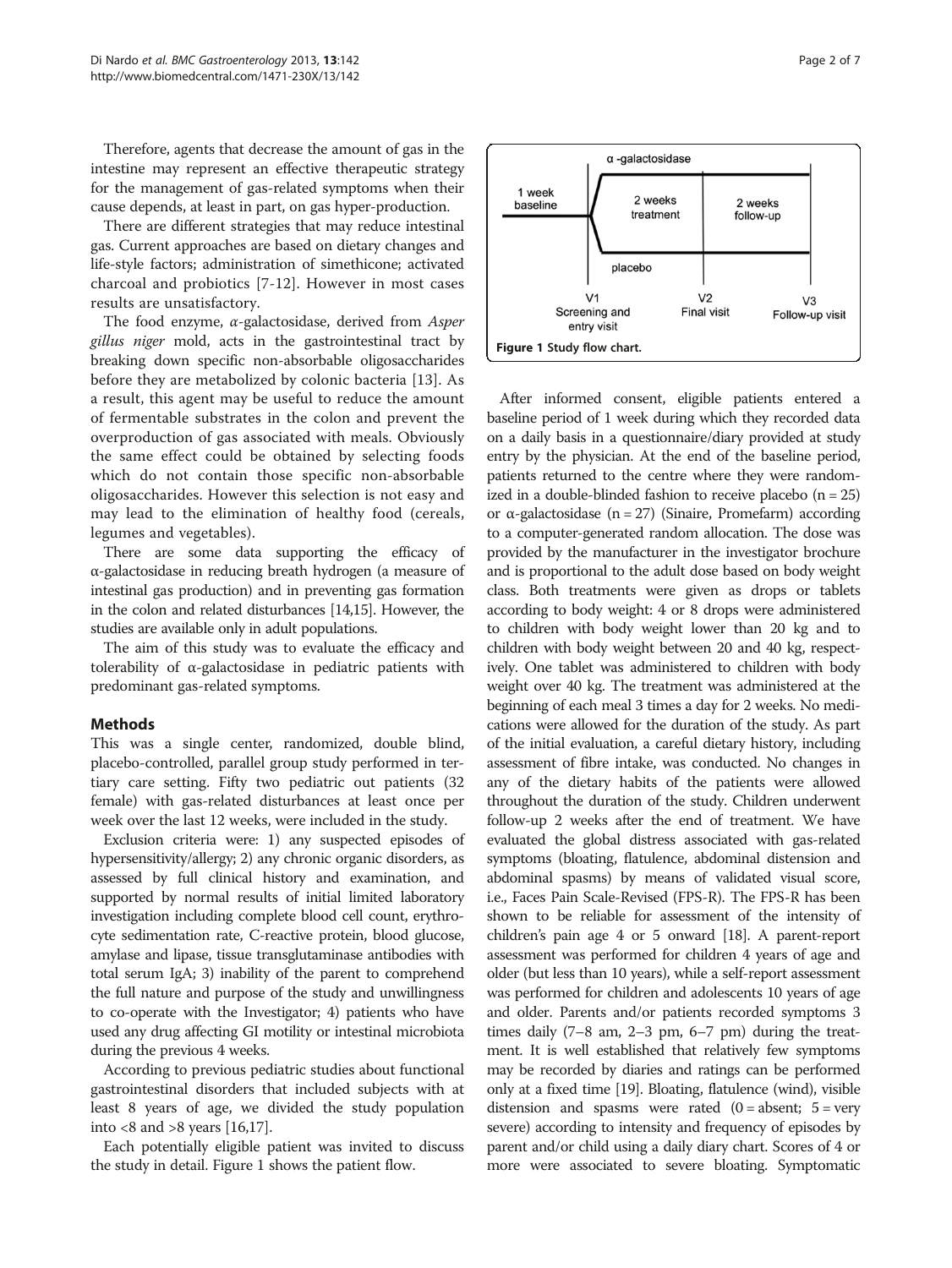episodes with a score of 2 or more defined a significant flatulence.

A "physician's overall evaluation" was made by simple questions addressed to the child/parent "How did you feel during the treatment as compare to the period before?" at the end of treatment and "How did you feel as compared to the treatment period?" at the end of follow-up and asked to select a category response as follows: completed or marked improvement, mild improvement, unchanged or worse.

The primary outcome measure was reduction in the FPS-R at the end of treatment compared to baseline. The reduction in proportion of patients with relevant symptoms is the secondary outcome measure.

The study protocol was defined in accordance with the Declaration of Helsinki and approved by the ethical committee of the University Hospital Umberto I in Rome. Written informed consent was obtained from parents of all children; children over 12 years of age signed a statement of assent.

#### Statistical analysis

By estimating for the primary endpoint a standard deviation of 1.25 and a targeted difference in the mean scores between groups of 1, a type-I error of 5%, a power of 80% and a drop-out rate of 5%, the number of patients to be enrolled in each group was 26.

All characteristics were summarized by usual descriptive statistics such as mean and standard deviation for continuous variables and rates for categorical variables. Two-sided t-test was used to compare the means of continuous variables; chi square test was used to compare the rates of categorical measures.

Values of p-value smaller than 0.05 were considered statistically significant.

## Results

Fifty-two patients completed the trial (32 females, median age 8 yrs, range 4–17 yrs). The demographic and baseline data did not differ between the two study groups (Tables 1 and [2](#page-3-0)). The mean FPS-R decreased more in the α-galactosidase than placebo group; the difference between the FPS-R score change in the two groups was statistically significant ( $p = 0.02$ ) (Table [2\)](#page-3-0). The FPS-R score improved more in the α-galactosidase than placebo group, even if the difference was not statistically significant (Table [3](#page-3-0)). Only in 3 (11%) patients treated with α-galactosidase, FPS-R score worsened by more than 0.5 units (Figure [2\)](#page-4-0).

The number of days with moderately to severe bloating was significantly lower in the α-galactosidase than placebo group ( $p = 0.03$ ) (Table [2](#page-3-0)).

The trend for worse score along the day was common for both groups. We did not find significant differences between the active and placebo at any single time point: bloating scores were better in the morning  $(α -)$ 

| Variable         | a-galactosidase | placebo    | Р |
|------------------|-----------------|------------|---|
|                  | $(N = 27)$      | $(N = 25)$ |   |
| Demographic data |                 |            |   |
| Gender: n (%)    |                 |            |   |

Table 1 Demographic features

| Gender: n (%)      |    |       |    |        |      |
|--------------------|----|-------|----|--------|------|
| male               | 11 | (41%) | 9  | (36%)  | 0.73 |
| female             | 16 | (59%) | 16 | (64%)  |      |
| Age (yrs): n (%)   |    |       |    |        |      |
| <8                 | 12 | (44%) | 10 | (40%)  |      |
| $>= 8$             | 15 | (56%) | 15 | (60%)  | 0.75 |
| Weight (kg): n (%) |    |       |    |        |      |
| $\leq 20$          | 9  | (33%) | 7  | (28%)  |      |
| >20, $≤40$         | 7  | (26%) | 7  | (28%)  | 0.92 |
| >40                | 11 | (41%) | 11 | (44% ) |      |

galactosidase  $1.8 \pm 1.5$ , placebo  $2.1 \pm 1.2$ ), worse in the afternoon (α-galactosidase  $2.1 \pm 1.7$ , placebo  $2.1 \pm 1.1$ ) and in the evening (α-galactosidase  $2.1 \pm 1.9$  placebo  $2.3 \pm 1.1$ ). The scores were lower with  $\alpha$ -galactosidase even if no difference was statistically significant.

α-galactosidase reduced the proportion of patients with significant flatulence compared to placebo during treatment ( $p = 0.02$ ) but no difference was seen for abdominal distension and spasms (Table [2\)](#page-3-0). Similarly, no change was observed in the daily bowel movements after treatment with α-galactosidase (0.9  $\pm$  0.4) and placebo (1.0  $\pm$  0.3) as compared to baseline (α-galactosidase  $1.0 \pm 0.4$ ; placebo  $1.1 \pm 0.5$ ).

According to physician's overall evaluation, children receiving α-galactosidase had higher rates of improvement (67%) than placebo (52%) but the difference was not statistically significant. At the end of follow-up, about half the patients in both groups did not change and about 40% of patients in both groups worsened with no significant difference in both groups (Figure [3\)](#page-4-0).

Both treatments were well tolerated. No adverse effects were reported during the study.

#### **Discussion**

This randomized placebo-controlled study provides evidence that oral α-galactosidase can improve gas-related symptoms in children and adolescents. The efficacy of α-galactosidase was supported by a significant and parallel decrease in the severity of bloating and FPS-R score. We used the FPS-R scale in order to measure the overall degree of discomfort associated with gas-related symptoms in everyday life. This could be considered acceptable as, in our patients, bloating was the main symptom whilst abdominal pain/spasm and altered bowel habit were only occasionally present.

The significant decrease of FPS-R score occurring in the active group and the marginal change in the placebo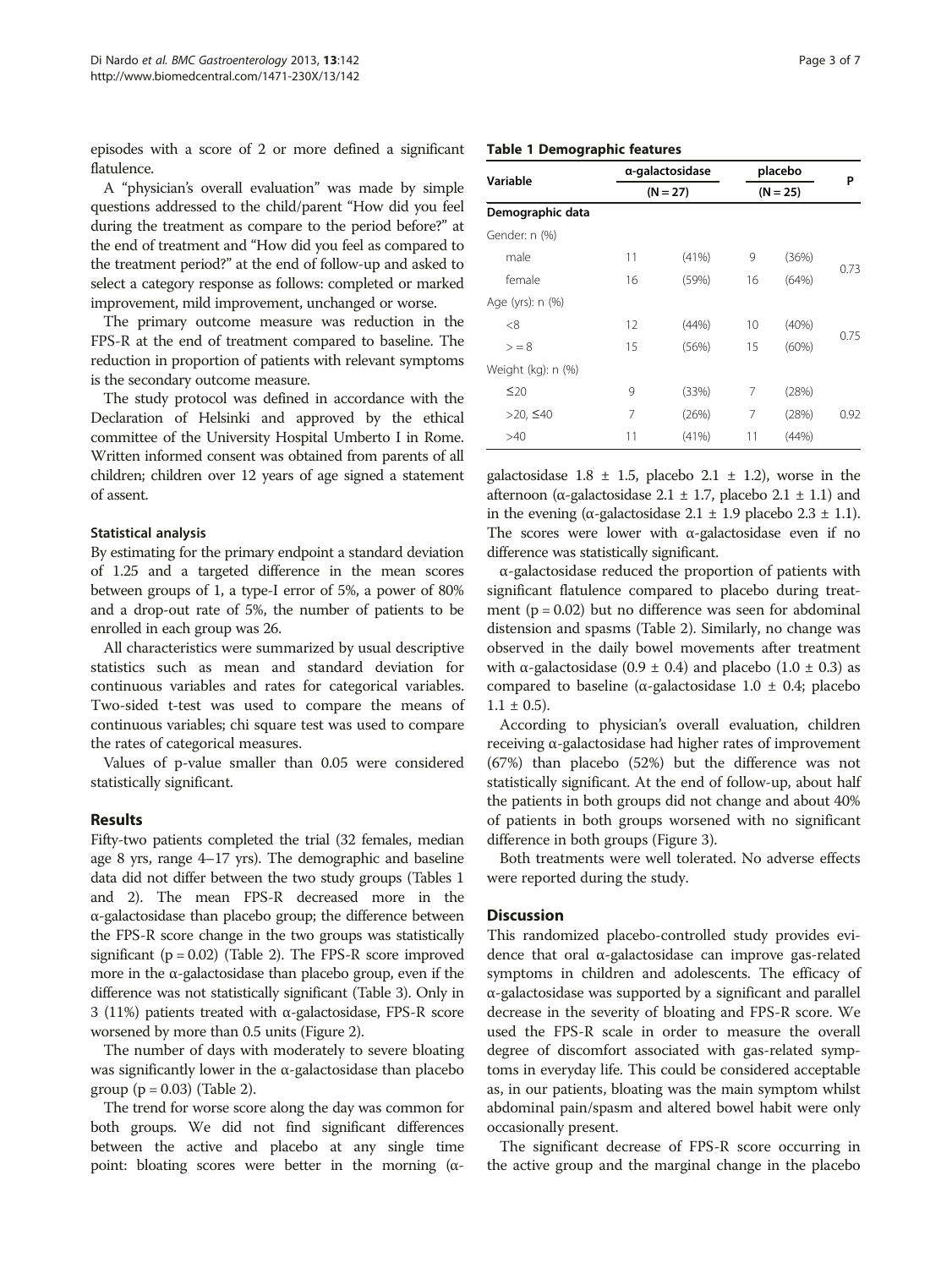<span id="page-3-0"></span>

|  |  |  |  | Table 2 Rates of symptoms and Global Distress assessed by FPS-R at baseline and after treatment |  |
|--|--|--|--|-------------------------------------------------------------------------------------------------|--|
|--|--|--|--|-------------------------------------------------------------------------------------------------|--|

|                                                                      | <b>Baseline</b> |                          |                     | At the end of treatment |                                                      |                  |  |
|----------------------------------------------------------------------|-----------------|--------------------------|---------------------|-------------------------|------------------------------------------------------|------------------|--|
| <b>Symptoms</b>                                                      | α-galactosidase | Placebo                  | <i>p</i> -value     | a-galactosidase         | Placebo                                              |                  |  |
|                                                                      | $(N = 27)$      | $(N = 25)$               |                     | $(N = 27)$              | $(N = 25)$                                           | <i>p</i> -value  |  |
| Flatulence*: n, (%)                                                  | 16 (59%)        | 12 (48%) $p = 0.42$      |                     | 5 (19%)                 | 12 (48%)                                             | $p = 0.02\wedge$ |  |
| Abdominal distension**: n, (%)                                       | 12 (44%)        | 14 (56%) $p = 0.41$      |                     | 8 (30%)                 | 11 (44%)                                             | $p = 0.36$       |  |
| Abdominal spasm***: n, (%)                                           | 14 (52%)        |                          | 14 (56%) $p = 0.76$ | 4 (15%)                 | 4 (16%)                                              | $p = 0.91$       |  |
| $FPS-R^{\dagger}$ , mean $\pm$ SD                                    | $2.8 + 1.8$     | $2.3 \pm 0.9$ $p = 0.22$ |                     | $2.0 \pm 1.7$           | $2.1 \pm 1.1$                                        | $p = 0.73$       |  |
| Difference between FPS-R at baseline and after treatment             |                 |                          |                     | $-0.8 \pm 1.1$          | $-0.2 \pm 0.8$ p = 0.02^                             |                  |  |
| Number of days with severe bloating during treatment (mean $\pm$ SD) |                 |                          |                     | $3.4 \pm 3.6$           | $5.4 \pm 3.4$ p = 0.03 <sup><math>\land</math></sup> |                  |  |

\*patients with significant episodes (score of > 2) of flatulence ≥ 3 days/week.

 $**$ patients with visible abnormal distension  $\geq 3$  days/week.

 $**$ patients with abdominal spasm  $\geq 3$  days/week.

 $<sup>†</sup>$ mean of 21 measurements for each patient.</sup>

 $\wedge$ p value < 0.05 was considered statistically significant.

group provides the evidence of the efficacy of  $\alpha$ -galactosidase. The similar score values at end of treatment should be evaluated taking into account the apparent imbalance in the baseline FPS-R.

The significant effect on bloating was also confirmed by a reduction in the number of days with severe episodes of bloating. In the opinion of the authors, 2 less days of bloating over the week in the alpha-galactosidase group as compared to placebo would be clinically significant.

Gas-related symptoms are common medical problems in pediatrics; the subjective sensation of bloating with or without a visible increase of abdominal distension is one of the most common complaints faced by pediatric gastroenterologists and general pediatricians in their clinical practice. Gas-related symptoms are included in the functional gastrointestinal disorders (FGID) as there is no evidence of morphological or biochemical abnormalities. When the symptoms are mild or episodic, reassurance and dietary changes may be sufficient. However when children suffer of recurring symptoms of bloating, flatulence (wind), distension and abdominal discomfort/pain with significant impairment for children and their family, it is reasonable to have a more proactive approach to reduce symptoms. The proposed pathophysiology of gas-related symptoms includes a variety of different and overlapping mechanisms, which are difficult to recognize in clinical practice [\[4,5](#page-6-0)].

Bloating and distension together with belching, aerophagia and flatulence, have been attributed to excessive intestinal gas accumulation, impaired handling of

Table 3 Rates of patients in whom FPS-R improved or worsened by more than 0.5 units

|                                                          |            | α-galactosidase | placebo    |       |      |
|----------------------------------------------------------|------------|-----------------|------------|-------|------|
| Variable                                                 | $(N = 27)$ |                 | $(N = 25)$ |       | р    |
| Pts with difference of<br>FPS-R score $<-0.5$ , n $(\%)$ | 14         | (52%)           | 8          | (32%) | O 15 |
| Pts with difference of<br>FPS-R score $> 0.5$ , n (%)    |            | (11%)           | 6          | (24%) | 0.22 |

gas in the small intestine, impaired clearance from the proximal colon, psychological factors, altered gut microflora, incomplete digestion and malabsorption of carbohydrates [\[20\]](#page-6-0).

We did not investigate the dietary habits of children before and during our study. Parents were instructed to continue with their usual diet over the study period in order to avoid any possible impact from a change of diet to the study results. According to clinical history and parents' opinion, the symptoms were apparently related to meals: a fact which is also demonstrated by the bloating severity score which was lowest at the time of waking up and steadily increased during the day.

There are different strategies that may reduce intestinal gas including active charcoal, simethicone etc. [[9,10](#page-6-0)]. Recently, the use of antibiotics seems to provide significant relief of functional GI symptoms, bloating and abdominal pain, but the need for repeated treatment cycles may have an important impact on the intestinal bacterial flora [[21](#page-6-0),[22](#page-6-0)], especially in children.

In recent years, an alternative approach, based on the administration of  $\alpha$ -galactosidase, an enzyme with amylase-like activity, seems to be effective in reducing the production of intestinal gas by breaking down non digestible oligosaccharides (NDO) before they reach the lower intestine. Indeed, the human intestine does not contain the enzyme required to digest NDO and their consequent incomplete digestion produces increased bacterial fermentation generating hydrogen, methane and carbon dioxide [[13-15\]](#page-6-0).

Our results show that in children with predominant gas-related symptoms, the administration of  $\alpha$ -galactosidase significantly reduces global distress, bloating and flatulence compared to placebo, but does not significantly reduce other symptoms such as abdominal distension and spasms which generally occur in functional gastrointestinal disorder. However this is consistent with the mechanism of action of  $\alpha$ -galactosidase. The reduced formation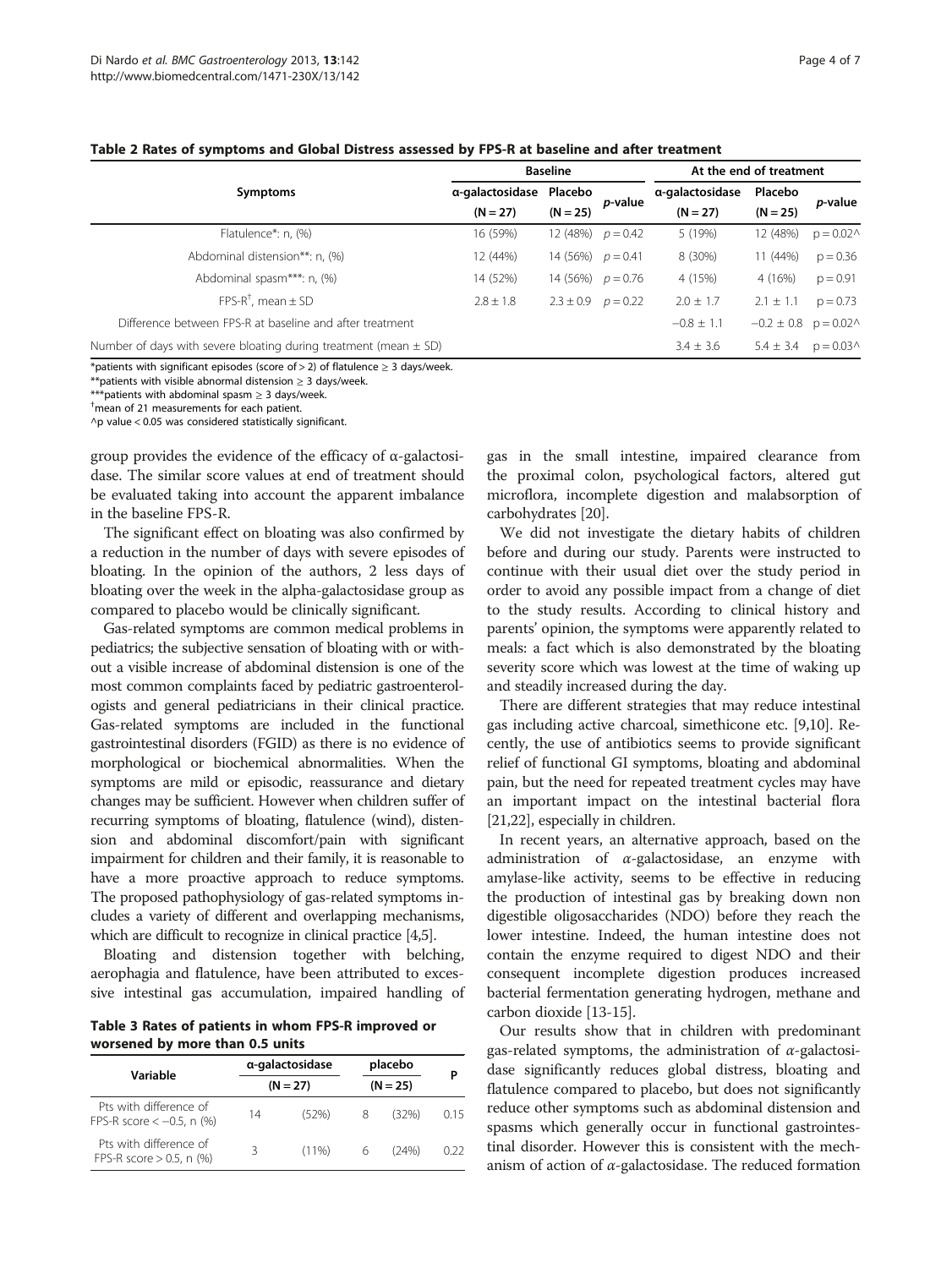<span id="page-4-0"></span>

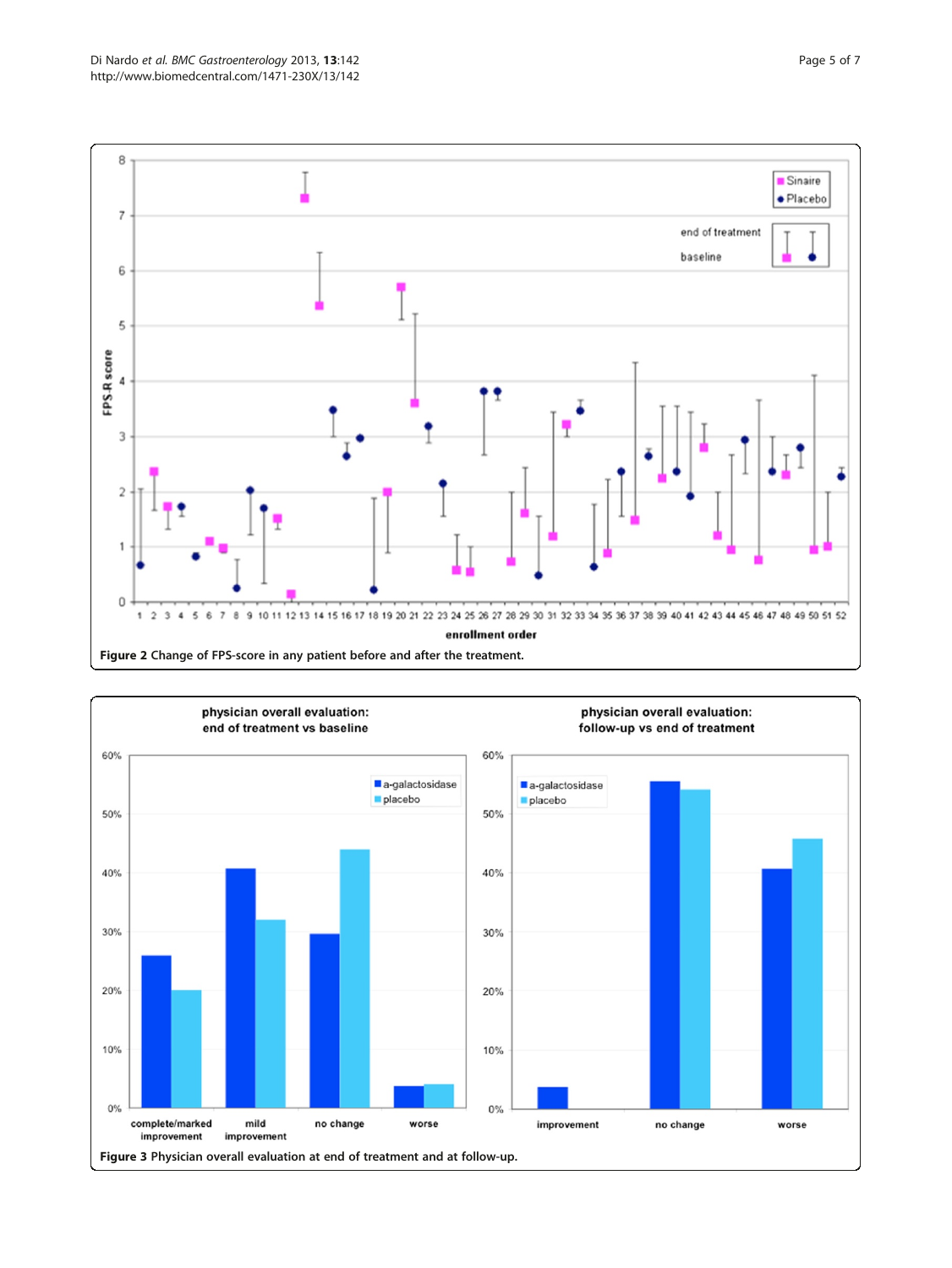of gas by colonic bacteria may have been expected to have other beneficial effects on distension of colon segments and abdomen.

The strength of our findings is mitigated by the findings in some secondary efficacy endpoints. No significant changes were observed between  $\alpha$ -galactosidase and placebo for the "physician's overall evaluation" at end of treatment and at follow-up. This may be related to the fact that this global evaluation may include other symptoms (in addition to bloating) which are poorly responsive to  $\alpha$ -galactosidase such as symptoms that are not gas-related. The effect of  $\alpha$ -galactosidase on gas related symptoms does not appear to be long-lasting. The improvement observed at the end of treatment was not sustained after 2 weeks of follow-up but this is consistent with the mechanism of action of the enzyme.

The limitations of our study are the short duration of treatment (2 weeks only) and the relatively small sample compared to trials in adult populations.

There is not much information about placebo response on gas related symptoms in children in literature. In our study, we did not see apparent difference in the placebo response between children of less and above 8 years. There were no reported adverse effects during the study. Based on our study there is no safety issue related to the use of  $\alpha$ -galactosidase in children with bloating and gas-related symptoms. This is also supported by clinical practice and post-marketing experience on the use of  $\alpha$ -galactosidase in children as well as in adults.

Oral α-galactosidase was effective in the short-term treatment of gas-related symptoms in children who were referred to specialist care. Its use is also supported by non-toxicity, good tolerability and availability of the formulation in drops, suitable for pediatric patients.

Further longer and larger randomized controlled clinical trials are needed to assess the efficacy and usefulness of  $\alpha$ -galactosidase in children with gas-related symptoms and to identify subgroups of patients who are more likely to respond (or fail) to this agent.

A detailed medical history may help physicians to recognize children in whom, based on the medical history, food appears to induce or favor gas-related symptoms.

A symptomatic treatment approach for these children could be beneficial: if there is no significant improvement in the main target symptom or overall symptoms after 2 weeks, a different alternative approach should be considered.

This study was placebo-controlled, as currently there is no reference treatment for gas-related symptoms in FGID. The evidence of efficacy of antiflatulents such as simethicone and activated charcoal is weak, together with that of probiotics, such as different strains of Lactobacillus or Bifidobacterium spp. Similarly, there does not appear to be any robust evidence for using antispasmodics, prokinetics or non-absorbable antibiotics if the target symptom is bloating. Our study was carried out in children who predominantly had bloating and gas-related symptoms, with no significant abdominal pain. Consequently, the beneficial results obtained in this study cannot be considered valid for children suffering from different variants of functional gastrointestinal disorder (IBSpredominant constipation or IBS-predominant diarrhea).

We acknowledge the limitations of the present study. The number of included patients is limited and their age range is wide. In addition, although the "gas-related syndrome" may be considered as a functional digestive syndrome characterized by non specific gastrointestinal symptoms, including bloating, flatulence, abdominal distension and discomfort that the patient attributes to an excess of abdominal gas, however this condition is poorly defined and overlaps with IBS. All our patients meet Rome III criteria for IBS and the American College of Gastroenterology IBS Task Force recommends that further investigations are unnecessary in young patients without alarm features with the exception of celiac disease serology. However, different diagnoses, including lactose intolerance, fructose intolerance, small bowel bacterial overgrowth and aerophagia, were not formally investigated in our patients. Finally, although we instructed the parents of our patients to continue with their usual diet over the study period, the dietary habits of our children were not formally recorded in diary during the study. For this reason, we can not relate the symptoms to the type of diet (high and low fiber intake).

This study has shown for the first time that pediatric patients with predominant gas-related symptoms had a better response than placebo in the short term use of oral  $\alpha$ -galactosidase. The improvement of symptoms becomes evident in a few days, in particular the reduction of the severity and frequency of bloating and flatulence. This effect tends to disappear in half of patients 2 weeks after treatment withdrawal.

## Conclusions

In conclusion, oral  $\alpha$ -galactosidase was effective and very well tolerated in the treatment of bloating and gas-related symptoms in children and adolescents aged 4 – 17 years.

#### Competing interests

The authors declare that they have no competing interests.

#### Authors' contributions

DNG and OS designed the study and wrote the manuscript. MS and FF followed-up patients. CC, BG and AM designed the study. CS is the head of the Pediatric Gastroenterology Unit, approved the study design and strongly revised a draft of the paper. Guarantor of the article: CS. All authors read and approved the final manuscript.

#### Author details

<sup>1</sup> Pediatric Gastroenterology and Liver Unit, Sapienza - University of Rome, Rome, Italy. <sup>2</sup>Department of Medical Science, University of Bologna, Bologna, Italy.